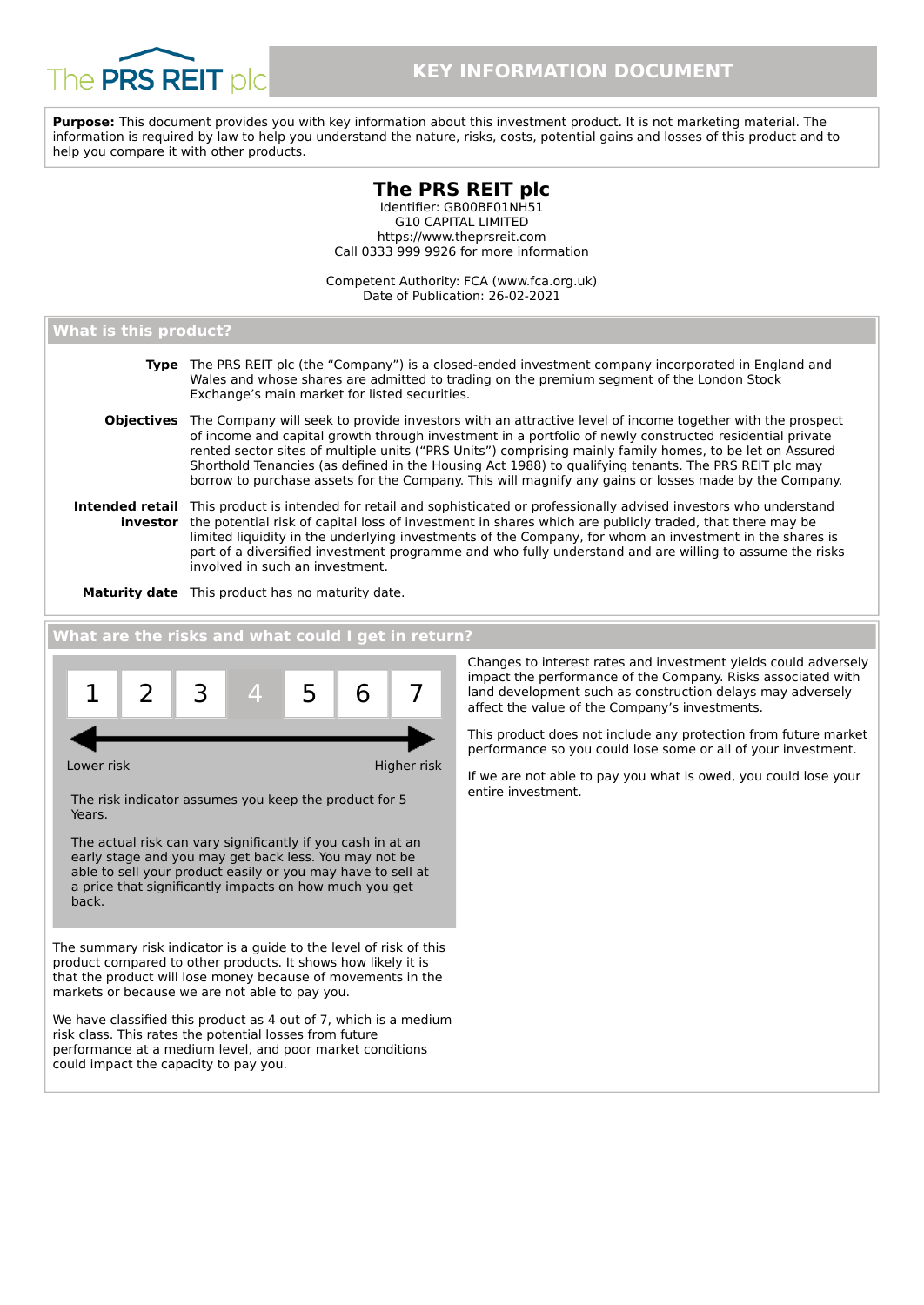| <b>Investment GBP 10 000</b> |                                     |            |                |                                            |
|------------------------------|-------------------------------------|------------|----------------|--------------------------------------------|
| <b>Scenarios</b>             |                                     | 1 Year     | <b>3 Years</b> | 5 Years<br>(Recommended<br>Holding Period) |
| <b>Stress scenario</b>       | What you might get back after costs | 1 350.10   | 3987.52        | 2911.93                                    |
|                              | Average return each year            | -86.50%    | $-26.40\%$     | -21.87%                                    |
| Unfavourable scenario        | What you might get back after costs | 7927.27    | 6 592.23       | 5767.17                                    |
|                              | Average return each year            | $-20.73\%$ | $-12.97\%$     | $-10.42\%$                                 |
| <b>Moderate scenario</b>     | What you might get back after costs | 9 908.31   | 9698.98        | 9493.06                                    |
|                              | Average return each year            | $-0.92\%$  | $-1.01\%$      | $-1.04\%$                                  |
| <b>Favourable scenario</b>   | What you might get back after costs | 12 326.12  | 14 202.69      | 15 552.54                                  |
|                              | Average return each year            | 23.26%     | 12.41%         | 9.23%                                      |

This table shows the money you could get back over the next 5 Years, under different scenarios, assuming that you invest GBP 10 000.

The scenarios shown illustrate how your investment could perform. You can compare them with the scenarios of other products.

The scenarios presented are an estimate of future performance based on evidence from the past on how the value of this investment varies, and are not an exact indicator. What you get will vary depending on how the market performs and how long you keep the investment/product.

The stress scenario shows what you might get back in extreme market circumstances, and it does not take into account the situation where we are not able to pay you.

This product cannot be easily cashed in. This means it is difficult to estimate how much you would get back if you cash in before the end of the recommended holding period. You will either be unable to cash in early or you will have to pay high costs or make a large loss if you do so.

The figures shown include all the costs of the product itself, but may not include all the costs that you pay to your advisor or distributor. The figures do not take into account your personal tax situation, which may also affect how much you get back.

## **What happens if G10 CAPITAL LIMITED is unable to pay out?**

Should the Company be liquidated, the amount you receive for your holding will be based on the value of assets available for distribution after all other liabilities have been paid. Shareholders in this Company do not have the right to make a claim to the Financial Services Compensation Scheme in the event that the Company is unable to pay out.

## **What are the costs?**

The Reduction in Yield (RIY) shows what impact the total costs you pay will have on the investment return you might get. The total costs take into account one-off, ongoing and incidental costs.

The amounts shown here are the cumulative costs of the product itself, for three different holding periods. They include potential early exit penalties. The figures assume you invest GBP 10 000. The figures are estimates and may change in the future.

#### **Costs over time**

The person selling you or advising you about this product may charge you other costs. If so, this person will provide you with information about these costs, and show you the impact that all costs will have on your investment over time.